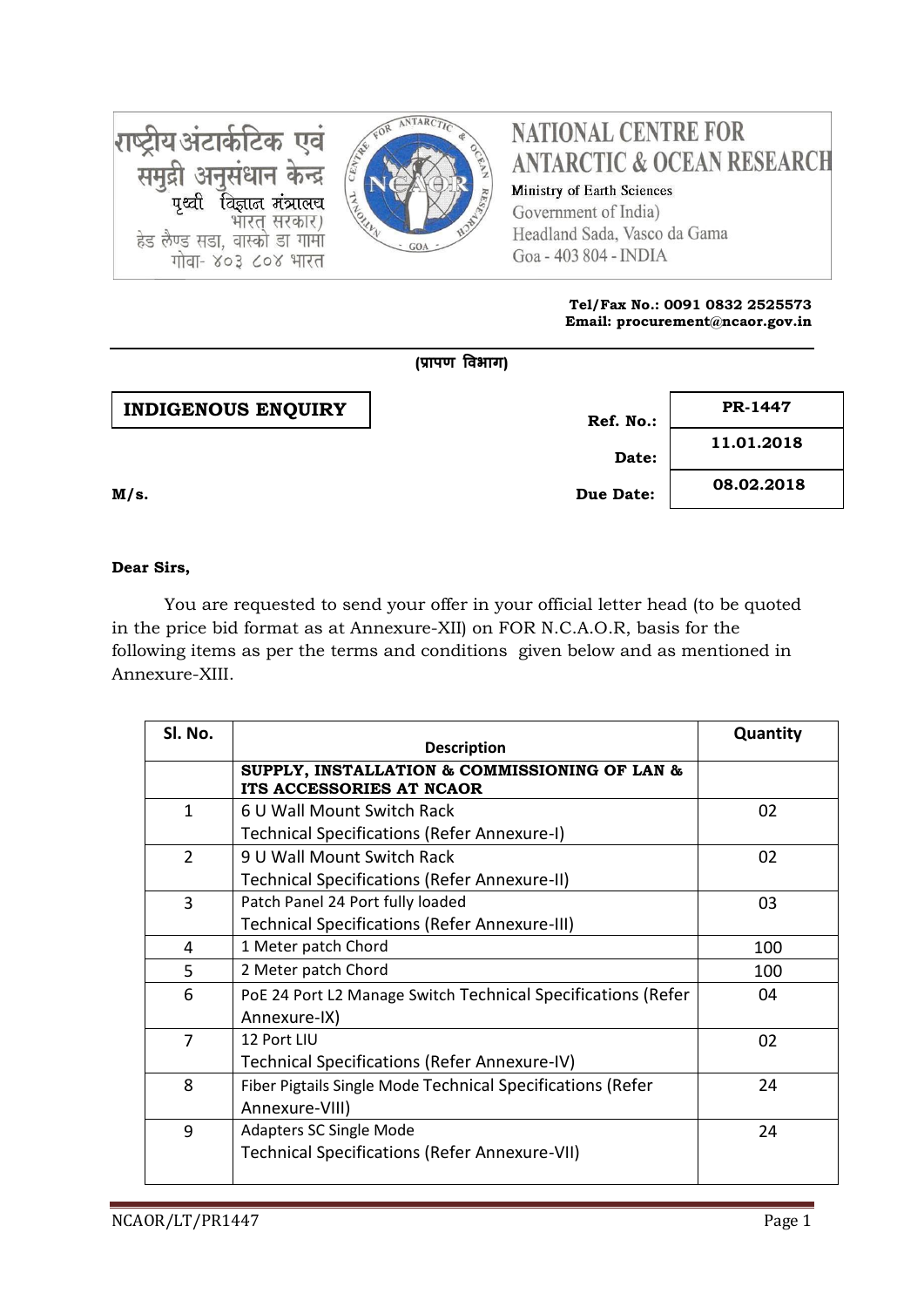| 10 | SM Patch cord LC SC 1 Meter Technical Specifications   | 04          |
|----|--------------------------------------------------------|-------------|
|    | (Refer Annexure-VI)                                    |             |
| 11 | OFC 12 Core Cable Single Mode Technical Specifications | 400 Meter   |
|    | (Refer Annexure-V)                                     |             |
| 12 | <b>Fiber Transceiver Module</b>                        | 04          |
|    | Technical Specifications (Refer Annexure-XI)           |             |
| 13 | <b>Adapter Panel</b>                                   | 04          |
| 14 | AC1750 Wireless AP Technical Specifications (Refer     | 02          |
|    | Annexure X)                                            |             |
| 15 | Laying OFC / CAT-6 cables via conduit                  | 250/Actuals |
| 16 | Mounting 4 Racks of 6U & 9U                            | $02 + 02$   |

### **Your offer should contain the following information**:

- 1. Terms of Price: To be quoted as per price bid format at Annexure -XII.
- 2. Validity period of quotation: 90 days from due date.
- 3. Delivery within 30 days, please indicate delivery date.
- 4. Mode of Dispatch: Door delivery to NCAOR, Vasco-Da-Gama, Goa.
- 5. 'C' / 'D' form is not available; Copy of Registration certificate for GST and PAN card to be provided.
- 6. Specify Brand/Make Model of the quoted item (Catalogue, brochures & leaflets etc. of the quoted item to be enclosed)

#### **Yours faithfully**

**Sd/-**

**Joint Manager (Procurement & Stores) For and on behalf of Director, NCAOR**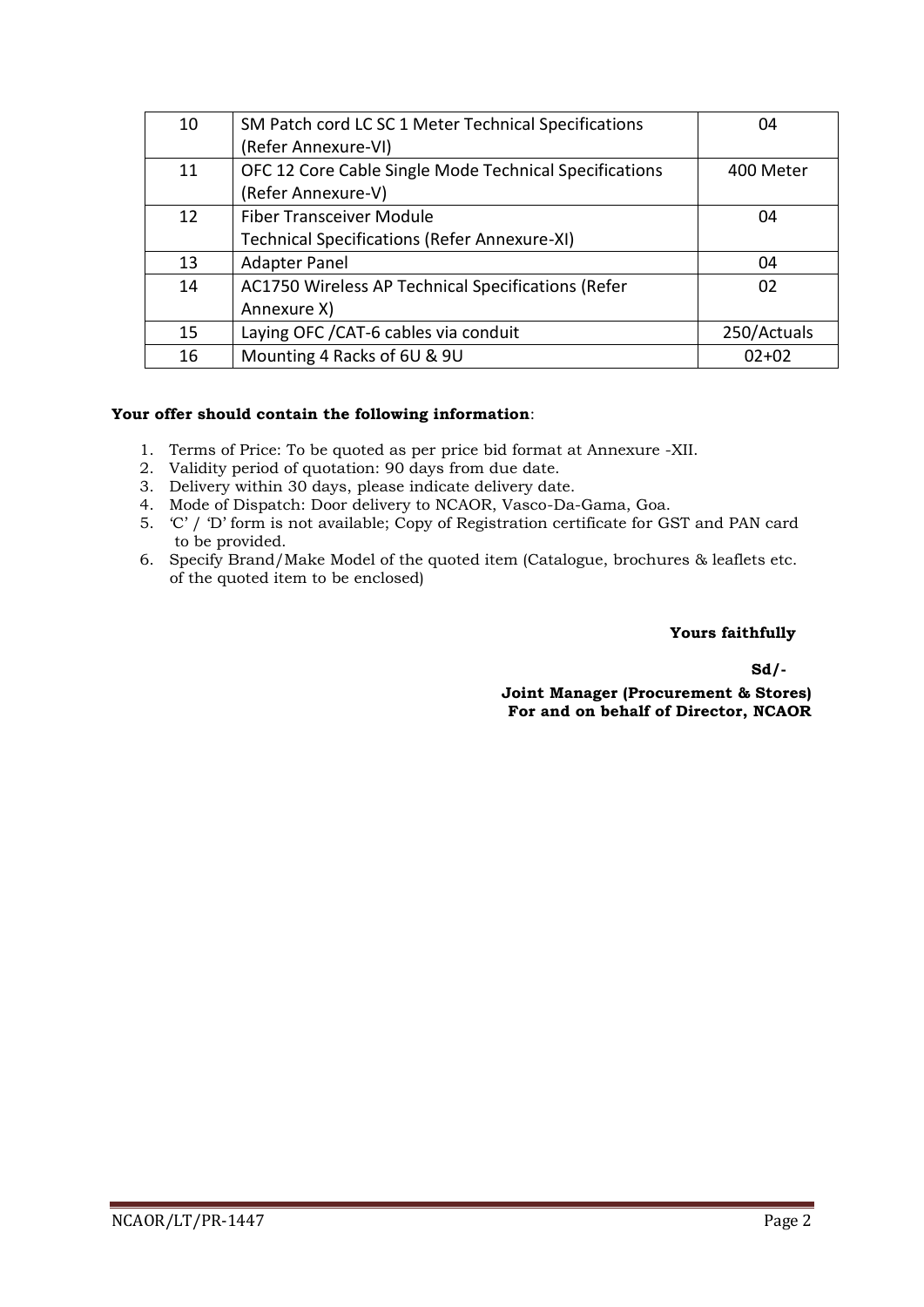### **Annexure I**

|                |                       | Technical specification of 6U size Network Wall    |
|----------------|-----------------------|----------------------------------------------------|
| Sr.            |                       | <b>Mount Rack</b>                                  |
| $\mathbf{1}$   | Type of Rack          | Wall Mount type                                    |
| 2              | Rack Standard         | Should confirm to DIN 41494 or<br>Equivalent       |
| 3              | Construction<br>type  | Should be Welded                                   |
| 4              | Front door            | Lockable front door with toughened<br>glass        |
| 5              | Rear door             | None                                               |
| 6              | Side Panels           | Fixed                                              |
| $\overline{7}$ | <b>Mounting Angle</b> | 19 inch mounting angle made of<br>formed steel     |
| 8              | Equipment<br>Mounting | DIN standard 10mm sq. slots/Direct<br>M6 tap       |
| 9              | Standard finish       | Powder coated Grey                                 |
| 10             | PDU                   | Should have 5A, 5 point Power<br>Distribution unit |
| 11             | Fans                  | Should have at least 1 ceiling<br>mounted fans     |
| 12             | Static Load           | Min 40KG                                           |
| 13             | Dimensions            | 347mm X 550mm X 450mm                              |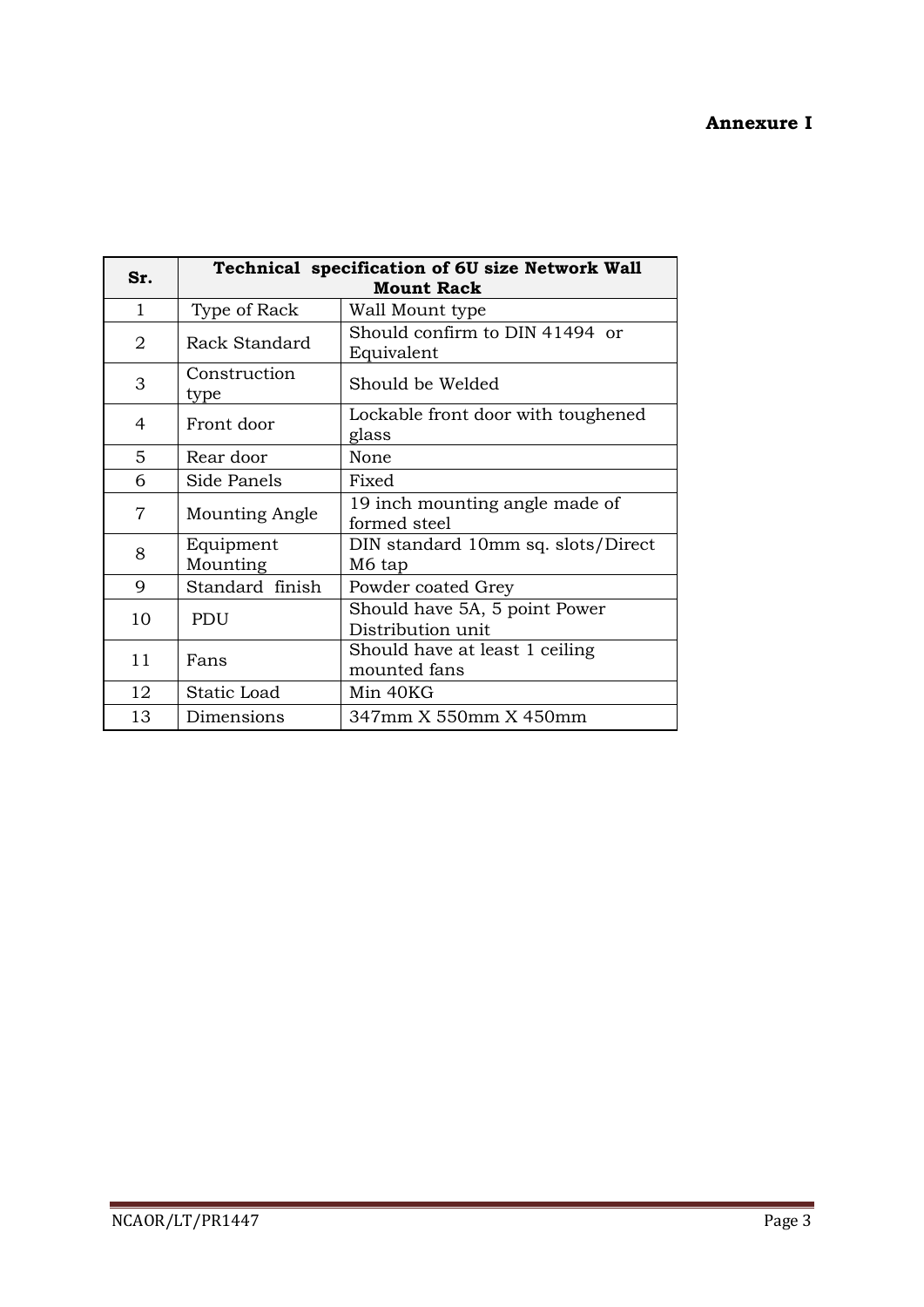### **Annexure II**

| Sr. |                       | The specification of 9U size Network Wall Mount Rack |
|-----|-----------------------|------------------------------------------------------|
| 1   | Type of Rack          | Wall Mount type                                      |
| 2   | Rack Standard         | Should confirm to DIN 41494 or Equivalent            |
| 3   | Construction type     | Should be Welded                                     |
| 4   | Front door            | Lockable front door with toughened glass             |
| 5   | Rear door             | None                                                 |
| 6   | Side Panels           | Fixed                                                |
| 7   | Mounting Angle        | 19 inch mounting angle made of formed steel          |
| 8   | Equipment<br>Mounting | DIN standard 10mm sq. slots/Direct M6 tap            |
| 9   | Standard finish       | Powder coated Grey                                   |
| 10  | PDU                   | Should have 5A, 5 point Power Distribution<br>unit   |
| 11  | Fans                  | Should have at least 1 ceiling mounted fans          |
| 12  | Static Load           | Min 40KG                                             |
| 13  | Dimensions            | 480mm X 550mm X 450mm                                |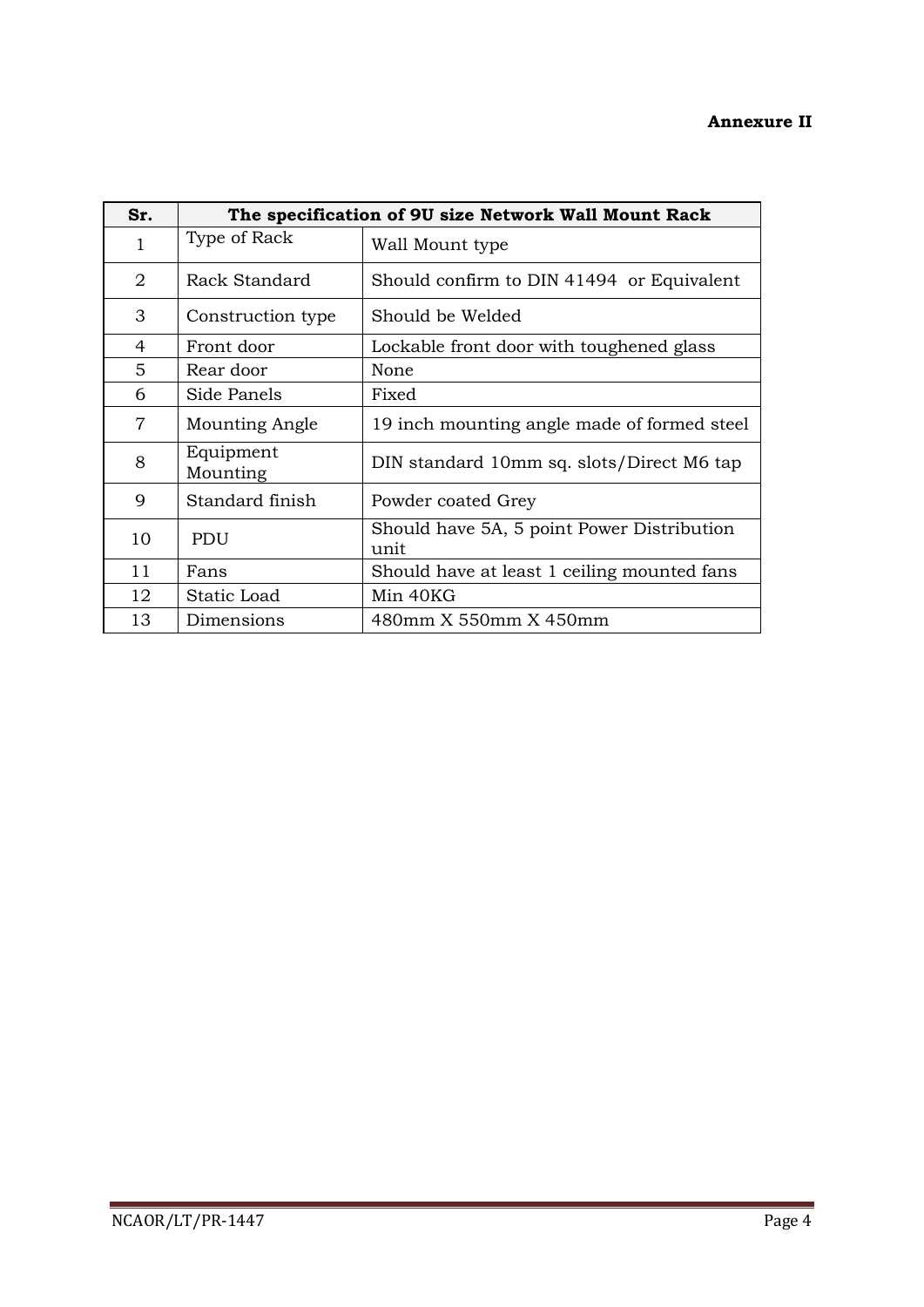### **Annexure III**

| Sr             |                                                                    | The specification of UTP Jack Panels LOADED should be<br>meet standards as specified below:     |
|----------------|--------------------------------------------------------------------|-------------------------------------------------------------------------------------------------|
| 1              | Type                                                               | 24-port, Keystone type, PCB based,<br>Unshielded Twisted Pair, Category 6, TIA /<br>EIA 568-B.2 |
| $\overline{2}$ | Ports                                                              | 24 Ports loaded keystone.                                                                       |
| 3              | Port<br>arrangement                                                | Module of 8                                                                                     |
| 4              | Category                                                           | Category 6                                                                                      |
| 5              | Circuit<br>Identification<br>Scheme                                | Icons on each of 24-ports                                                                       |
| 6              | Port<br>Identification                                             | 9mm or 12mm Labels on each of 24-ports<br>(to be included in supply)                            |
| $\overline{7}$ | Height                                                             | 1 U (1.75 inches)                                                                               |
| 8              | Modular Jack                                                       | 750 mating cycles                                                                               |
| 9              | Wire terminal<br>$(110 \text{ block})$                             | 200 termination cycles                                                                          |
| 10             | Accessories                                                        | Strain relief and bend limiting boot for cable                                                  |
| 11             | Housing                                                            | Polyphenylene oxide, 94V-0 rated                                                                |
| 12             | Wiring blocks                                                      | Polycarbonate, 94V-0 rated                                                                      |
| 13             | Jack contacts                                                      | Phosphorous bronze, plated with 1.27micro-<br>meter thick gold                                  |
| 14             | Panel                                                              | Fully powder coated pencil grey                                                                 |
| 15             | Approvals                                                          | UL listed                                                                                       |
| 16             | Termination<br>Pattern                                             | TIA / EIA 568 A and B;                                                                          |
| 17             | Performance<br>Characteristics<br>to be provided<br>along with bid | Attenuation, NEXT, PS NEXT, FEXT and<br><b>Return Loss</b>                                      |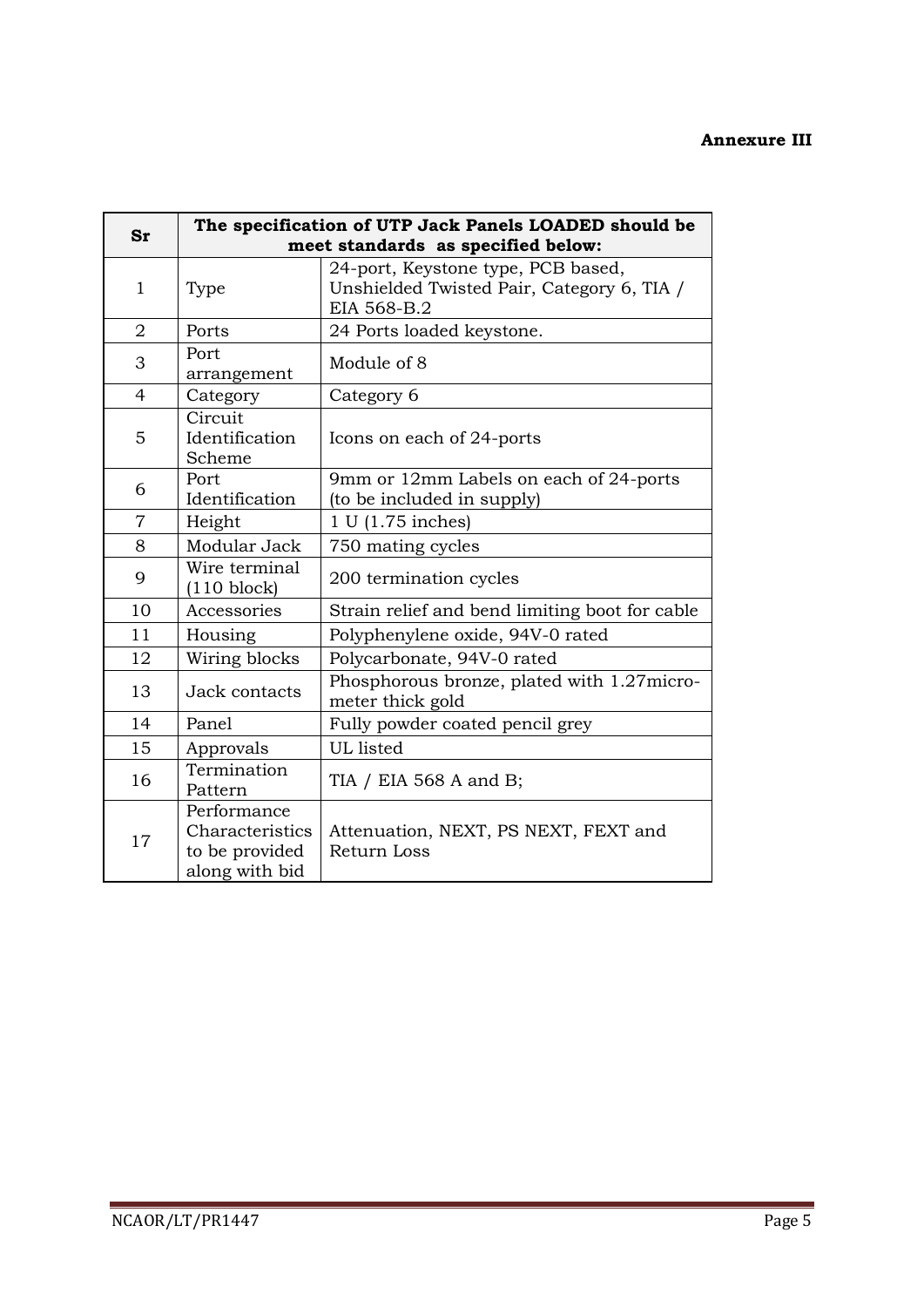### **Annexure-IV**

٦

| <b>Characteristic</b> | <b>Min. Required Specification</b>                                                          |
|-----------------------|---------------------------------------------------------------------------------------------|
|                       | Have sufficient slots accommodate Simplex/duplex<br>SC adapters individually.               |
|                       | Aluminum base material for light mounting                                                   |
|                       | Should have Splice Tray & Cable Spool provision<br>inside                                   |
|                       | Accessory kit consists of cable ties, mounting ear<br>screw earthling and spiral wrap tube. |
|                       | Panel cover should be slide out for easy maintenance                                        |
|                       | Can Include 24 SC Terminations                                                              |
|                       | Removable Rear & Front cover for better access to<br>interior of LIU                        |

### **FIBER LIGHT INTERFACE UNIT (LIU)**

r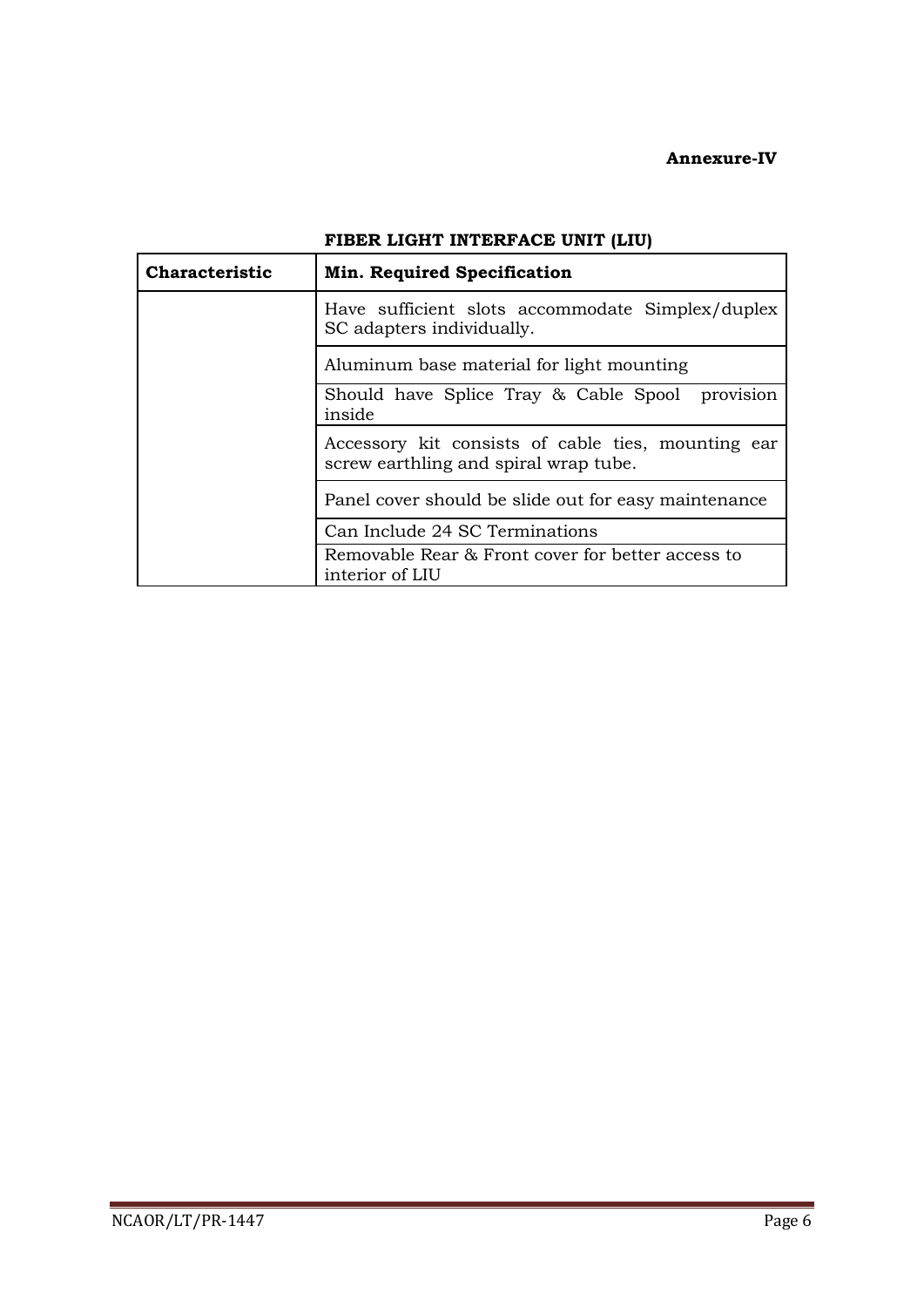### **Annexure V**

|                    | The fiber type should be Matched Cladding Single Mode                    |                                                                                                               |
|--------------------|--------------------------------------------------------------------------|---------------------------------------------------------------------------------------------------------------|
|                    | Low water peak fiber                                                     |                                                                                                               |
|                    | The fiber should be optimized for operation at 1310 nm and at 1550 nm.   |                                                                                                               |
|                    | Should fulfill the requirements of:                                      |                                                                                                               |
|                    | IEC 793-2: 1992,                                                         |                                                                                                               |
| <b>GENERAL:</b>    | EN 188101<br>$\bullet$                                                   |                                                                                                               |
|                    |                                                                          | ITU-T Recommendation G.652D                                                                                   |
|                    | Testing methods are in accordance with the following standards:          |                                                                                                               |
|                    | <b>ITU-T G.652.D</b>                                                     |                                                                                                               |
|                    | IEC 793-1                                                                |                                                                                                               |
|                    | EN 188 000                                                               |                                                                                                               |
| <b>No of Cores</b> | $12 \,$                                                                  | $\Box$                                                                                                        |
|                    | Nominal mode field diameter                                              | $9.2 \mu m$                                                                                                   |
|                    | Mode field diameter tolerance                                            | ±4%                                                                                                           |
| <b>GEOMETRICAL</b> | Cladding diameter                                                        | $125 \mu m$                                                                                                   |
| <b>PROPERTIES:</b> | Cladding diameter tolerance                                              | $±1 \mu m$                                                                                                    |
|                    | Mode field concentricity error                                           | $< 1 \mu m$                                                                                                   |
|                    | Cladding non-circularity                                                 | < 2 %                                                                                                         |
|                    | <b>CORE</b>                                                              | Germanium doped core with no phosphorus i.e.<br>reduced tendency for hydrogen degradation.                    |
|                    | <b>COATING</b>                                                           | UV-curable dual layer acryl ate coating, which<br>ensures excellent micro bending and abrasion<br>resistance. |
|                    | Stripping force after conditioning at 23± 5 °C at 40 - 60 % RH for 24 h. |                                                                                                               |
| <b>MATERIALS</b>   | Min.                                                                     | 1.0 <sub>N</sub>                                                                                              |
|                    | Max.                                                                     | 3.5N                                                                                                          |
|                    | Stripping force after ageing in water at 70 $\pm$ 5 °C for 168 h.        |                                                                                                               |
|                    | Min.                                                                     | 1.0 N                                                                                                         |
|                    | Max.                                                                     | 3.5 <sub>N</sub>                                                                                              |
|                    | Attenuation (of cable with fibers):                                      |                                                                                                               |
|                    | At 1310 nm                                                               | $= 0.36$ dB/km                                                                                                |
| <b>OPTICAL</b>     | In the range 1285-1330 nm                                                | $\leq$ = 0.40dB/km                                                                                            |
| <b>PROPERTIES</b>  | At 1550 nm                                                               | $= 0.22$ dB/km                                                                                                |
|                    | Cut-off wavelength <b>DC</b> :                                           |                                                                                                               |
|                    | High limit                                                               | 1330 nm                                                                                                       |
|                    | Low limit                                                                | 1180 nm                                                                                                       |

## **Technical Specification for OFC**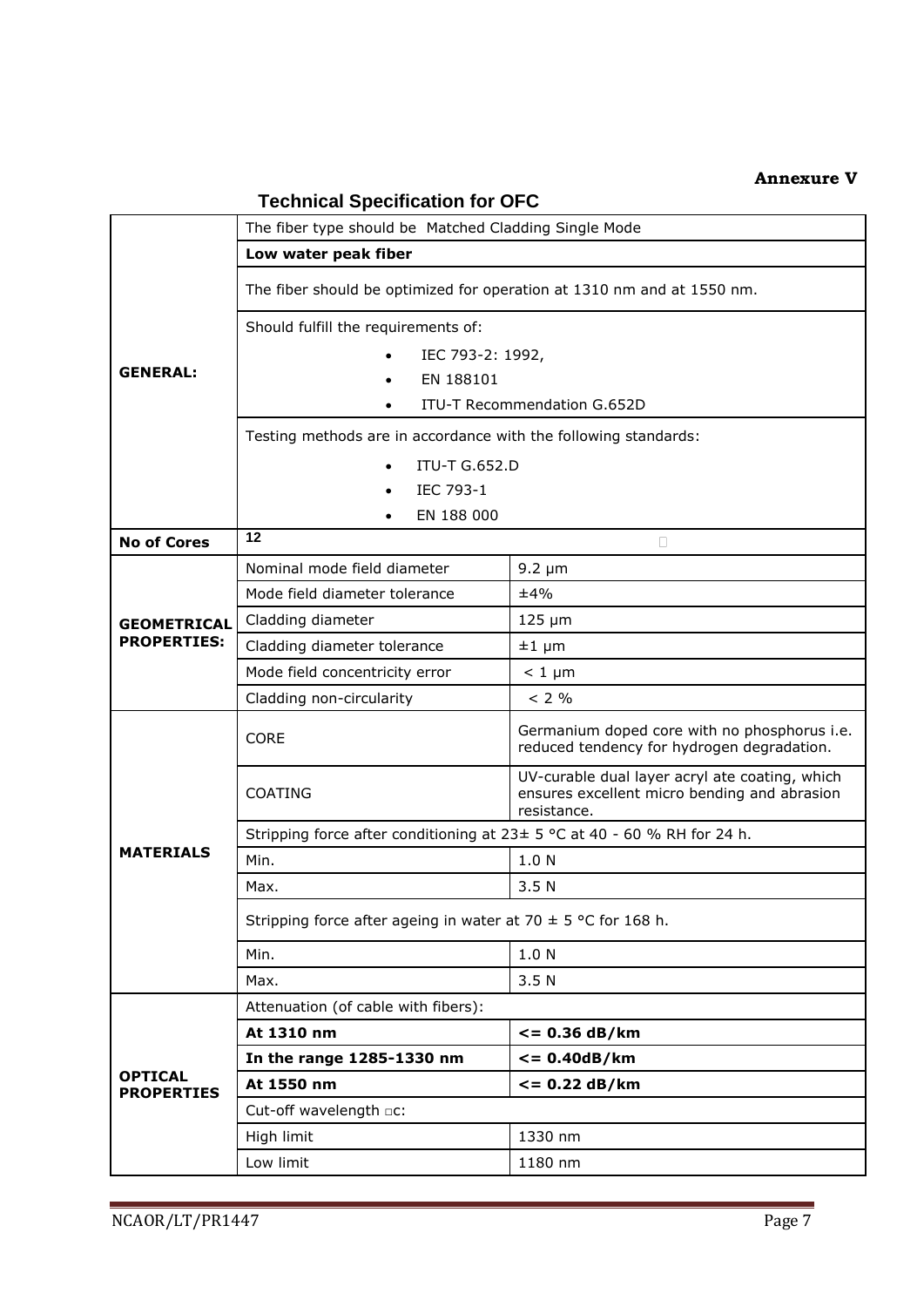| Cut-off wavelength acc                     |                                                                                      |
|--------------------------------------------|--------------------------------------------------------------------------------------|
| High limit                                 | 1260 nm                                                                              |
|                                            | Loss increase at 1550 nm for 100 turns of fiber loosely wound with a 37.5 mm radius: |
| Max.                                       | 0.1 dB                                                                               |
| <b>Dispersion:</b>                         |                                                                                      |
| Zero dispersion wavelength                 | 1310 nm                                                                              |
| Tolerance of zero dispersion               |                                                                                      |
| Wavelength                                 | $-10/+12$ nm                                                                         |
| Zero-dispersion slope:                     |                                                                                      |
| Max.                                       | 0.092 ps/(nm <sup>2</sup> $\bullet$ $\Box$ km)                                       |
| Chromatic dispersion coefficient:          |                                                                                      |
| In 1285 nm - 1330 nm interval:             |                                                                                      |
| Max.                                       | 3.5ps/km • □nm                                                                       |
| In 1270 nm - 1340 nm interval              |                                                                                      |
| Max.                                       | 6 ps/km $\Box$ • nm                                                                  |
| At 1550 nm                                 |                                                                                      |
| Max.                                       | 18 ps/km • □nm                                                                       |
| <b>Polarisation Mode Dispersion (PMD):</b> |                                                                                      |
| Max.                                       | $<=0.2$ ps/km                                                                        |
|                                            | In homogeneity of OTDR trace for any two 1000 meter fiber lengths                    |
| Max.                                       | $0.1$ dB/km                                                                          |
| Proof test level                           | $1\%$                                                                                |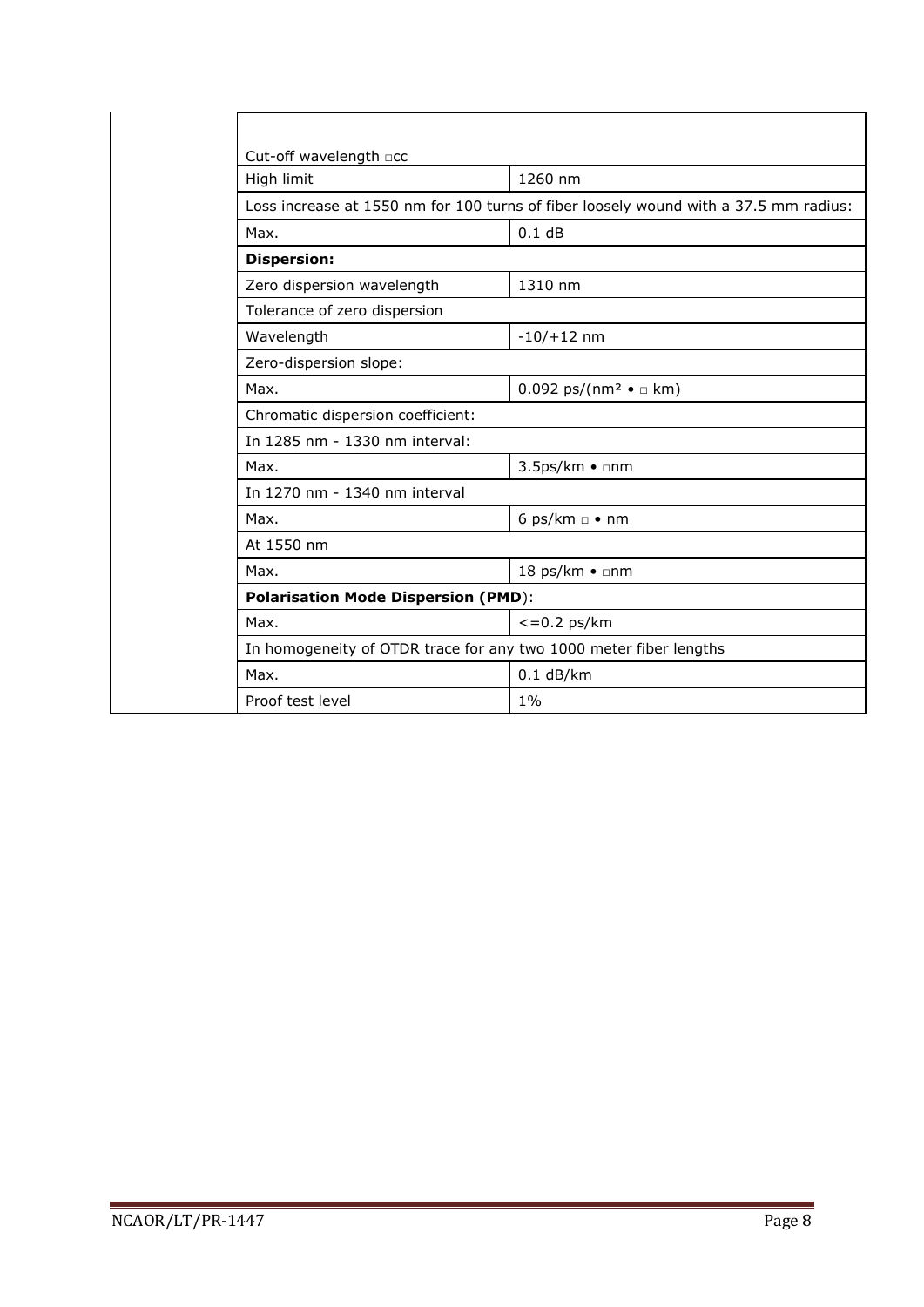### **Annexure VI**

**Technical Specification Fiber Equipment Cords** 

| <b>Characteristic</b> | Min. Required Specification                                                                                                                                                                                           |  |
|-----------------------|-----------------------------------------------------------------------------------------------------------------------------------------------------------------------------------------------------------------------|--|
|                       | Should have minimum length of 1m                                                                                                                                                                                      |  |
|                       | All optical fiber patch leads shall comprise of Single mode 9/125µm fiber with<br>SC/LC/FC, fiber connectors terminated at each end. The optical fiber patch leads<br>shall comply with the following specifications: |  |
|                       | Optical Fiber - Corning Single Mode                                                                                                                                                                                   |  |
|                       | Connector: Zirconia ceramic ferrule                                                                                                                                                                                   |  |
| Features              | Pre-radiuses and pre-polished ferrule                                                                                                                                                                                 |  |
|                       | Simplex / Duplex                                                                                                                                                                                                      |  |
|                       | Color-coded Yellow for SM                                                                                                                                                                                             |  |
|                       | Insertion Loss $-$ <0.2 db                                                                                                                                                                                            |  |
|                       | Cable: 9/125, SM                                                                                                                                                                                                      |  |
|                       | Repeatability - $< 0.2$ db                                                                                                                                                                                            |  |
|                       | Durability - 1000 mating cycle                                                                                                                                                                                        |  |
|                       | Working Temp : -40 deg C.to + 85 deg. C                                                                                                                                                                               |  |
|                       | Standard: G652D, G 657A & G 657B                                                                                                                                                                                      |  |
|                       | Length: $1m$                                                                                                                                                                                                          |  |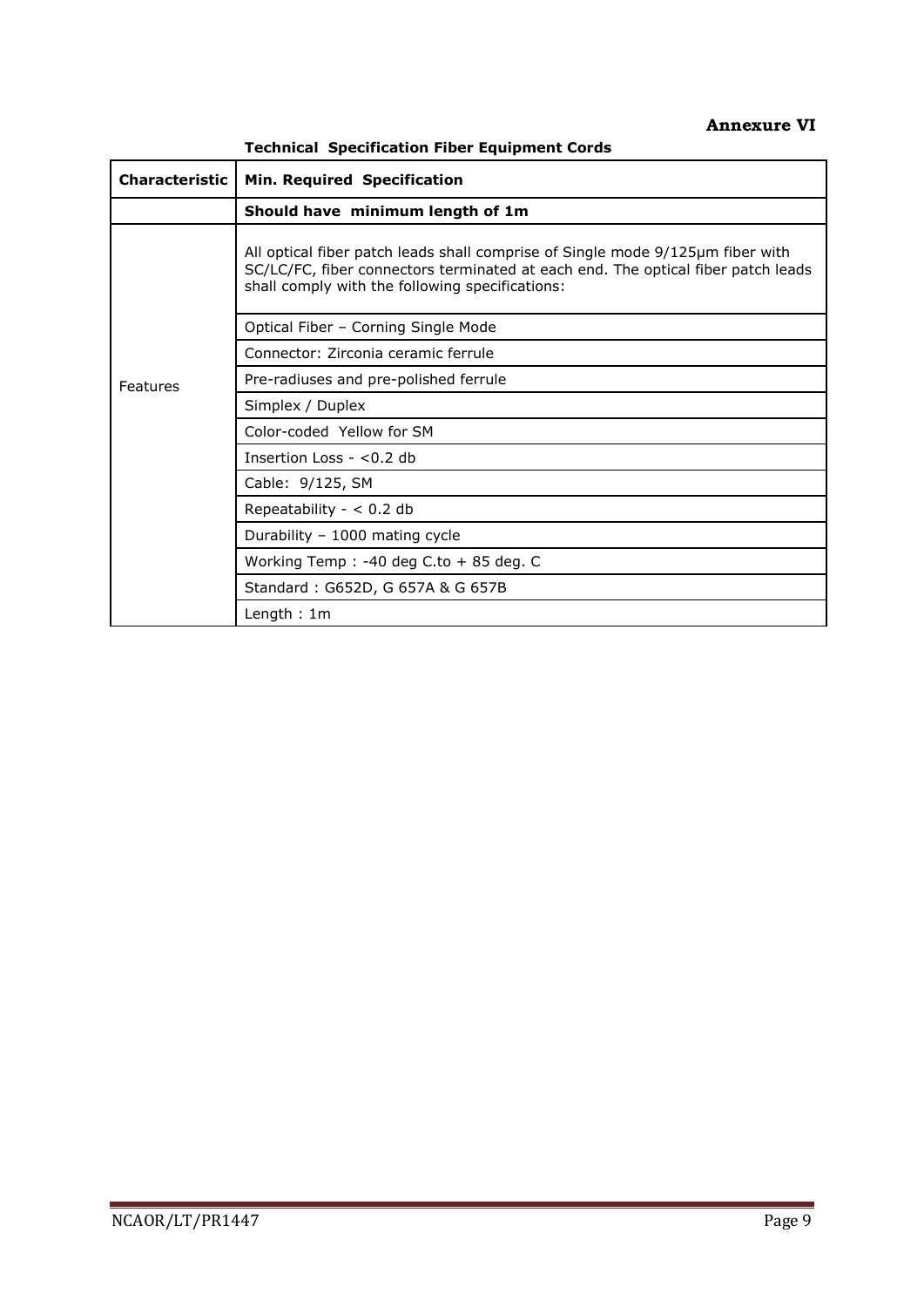| <b>Technical Specification of Adapters</b> |                                                                                                             |  |
|--------------------------------------------|-------------------------------------------------------------------------------------------------------------|--|
| <b>Characteristic</b>                      | <b>Min. Required Specification</b>                                                                          |  |
| Features                                   | All SC adaptors should be Simplex and duplex type. Adapters<br>should have compact design & high precision, |  |
|                                            | which perform well under various circumstances & maintain<br>good plug retention strength.                  |  |
|                                            | Telcordia, TIA/EIA, IEC compliance                                                                          |  |
| Insertion Loss                             | 0.20db for Zirconia Sleeve                                                                                  |  |
| Sleeve/Ferrule<br>Withdrawal<br>Force      | SC Adapter $2.0N \sim 5.9N$                                                                                 |  |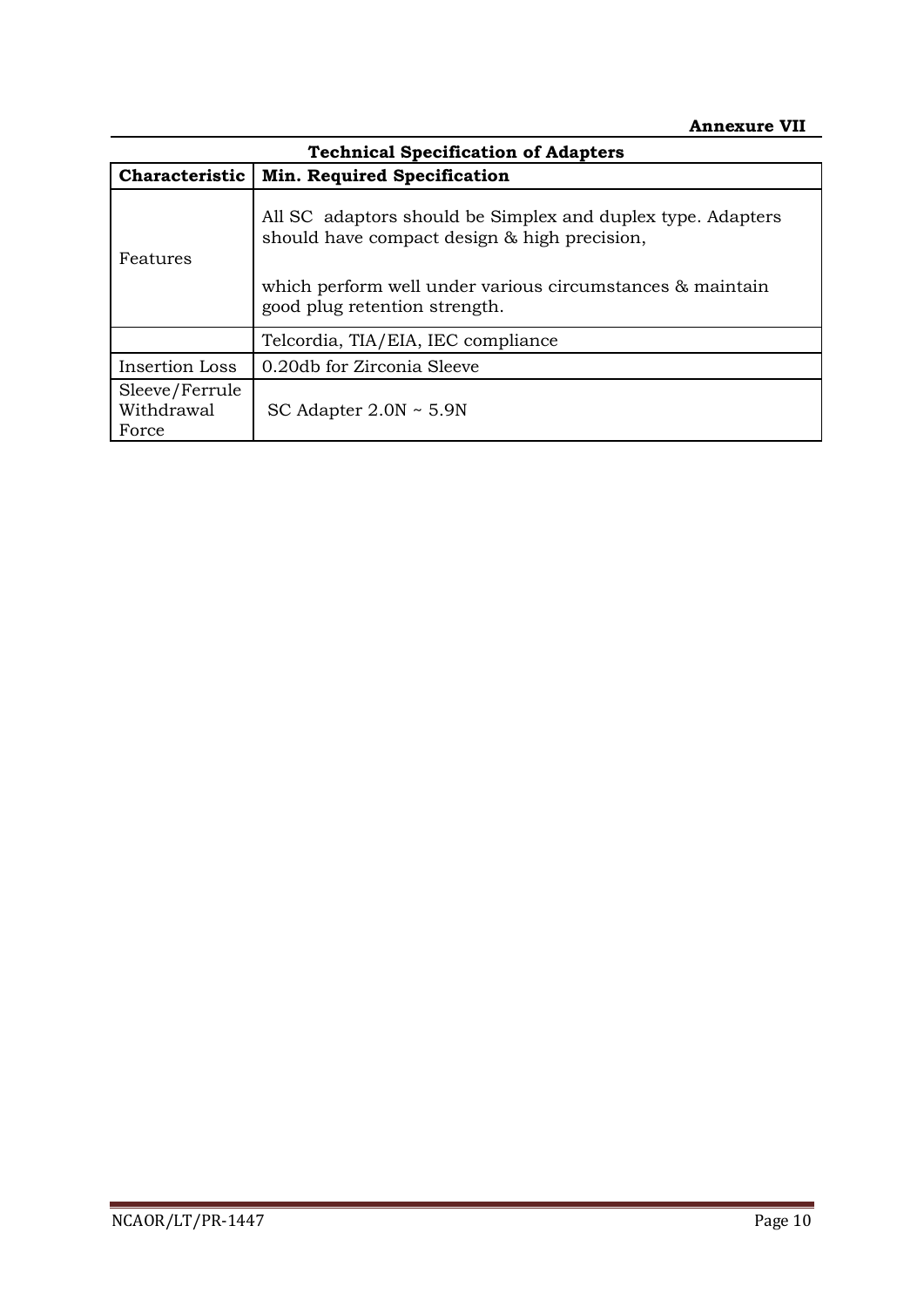|                       | <b>Technical Specification Pigtail</b>                                                                                                                                                                                 |
|-----------------------|------------------------------------------------------------------------------------------------------------------------------------------------------------------------------------------------------------------------|
| <b>Characteristic</b> | Min. Required Specification                                                                                                                                                                                            |
|                       | Should have minimum length of 1m                                                                                                                                                                                       |
|                       | All optical fiber patch leads shall comprise of Single mode<br>$9/125\mu$ m fiber with SC fiber connectors terminated on one side.<br>The optical fiber patch leads shall comply with the following<br>specifications: |
|                       | Optical Fiber – Corning Single Mode                                                                                                                                                                                    |
|                       | Connector: Zirconia ceramic ferrule                                                                                                                                                                                    |
| Features              | Pre-radiuses and pre-polished ferrule                                                                                                                                                                                  |
|                       | Simplex / Duplex                                                                                                                                                                                                       |
|                       | Color-coded Yellow for SM                                                                                                                                                                                              |
|                       | Insertion Loss - <0.2 db                                                                                                                                                                                               |
|                       | Cable: 9/125, SM                                                                                                                                                                                                       |
|                       | Repeatability - $< 0.2$ db                                                                                                                                                                                             |
|                       | Durability $-1000$ mating cycle                                                                                                                                                                                        |
|                       | Working Temp : $-40$ deg C.to $+85$ deg. C                                                                                                                                                                             |
|                       | Standard: G652D, G 657A & G 657B                                                                                                                                                                                       |
|                       | Length : $1m$                                                                                                                                                                                                          |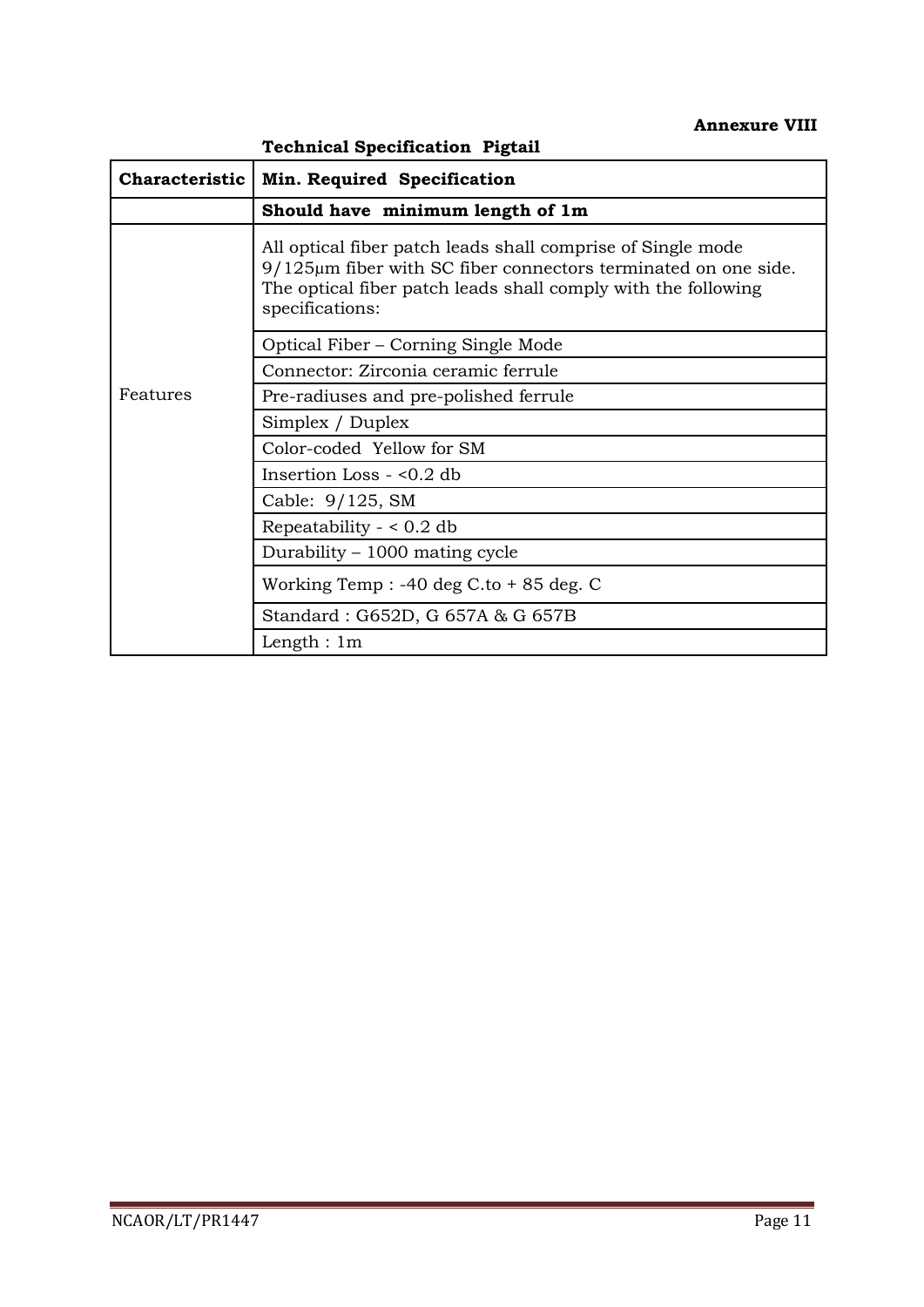### **Annexure IX**

**Technical Specification of 24 Port L2 Manage Switch**

| <b>Description of Your offer</b>                                                                                                                                          | <b>Technical Details &amp; compliance</b> |
|---------------------------------------------------------------------------------------------------------------------------------------------------------------------------|-------------------------------------------|
| <b>Architecture</b>                                                                                                                                                       |                                           |
| Proposed Switch should have minimum 20<br>10/100/1000BASE-T PoE ports 4 Combo 10/100/1000BASE-<br>T/SFP ports and 4 SFP+ ports with support for Redundant<br>Power Supply |                                           |
| Performance                                                                                                                                                               |                                           |
| The Switch shall have Non-blocking wire speed switch fabric<br>with Min. 128 Gbps Back plane with min 95Mpps<br>forwarding rate                                           |                                           |
| The switch shall be loaded with 10G SFP+ modules from day<br>1                                                                                                            |                                           |
| The Switch shall support Min. 16K Mac address                                                                                                                             |                                           |
| The Switch shall have min. 40 Gigabit Stacking Backplane                                                                                                                  |                                           |
| Should support PoE standards 802.3af and 802.3at with<br>370W, upgradable to 740W with RPS                                                                                |                                           |
| Switch should support IEEE 802.3az standard which can<br>reduce the energy consumption of a link when no packets<br>are being sent.                                       |                                           |
| Layer 2 switching                                                                                                                                                         |                                           |
| Switch should support ARP, Proxy & Gratuitous ARP, 802.1Q<br>VLAN, MAC based VLANs, Protocol based VLANs, STP, RSTP,<br>MSTP, 802.3ad, IGMP, MLD, LBD                     |                                           |
| <b>Layer 3 Routing Features</b>                                                                                                                                           |                                           |
| Switch should support Static routing and RIP/RIPng for IPv4<br>& IPv6, dynamic routing, Policy based routing, VRRP, IPv6<br>tunnelling                                    |                                           |
| <b>Quality of service</b>                                                                                                                                                 |                                           |
| Should support 802.1p, WRR, WDRR, port based bw control,<br>Broadcast and storm control, DSCP, WRED.                                                                      |                                           |
| <b>Security</b>                                                                                                                                                           |                                           |
| Switch should support encryption protocols, ACL for<br>IPv4/IPv6, 802.1X, IPMB, BPDU & ARP attack protection,<br>SSHv2, SNMPv3, 802.1Qbb                                  |                                           |
| <b>Management</b>                                                                                                                                                         |                                           |
| Should support WebGUI and CLI, RMON, TFTP, SNMP                                                                                                                           |                                           |
| <b>Certification</b>                                                                                                                                                      |                                           |
| IPv6 Ready Logo Phase 2<br>Switch should be CE, FCC, UL, VCCI certified                                                                                                   |                                           |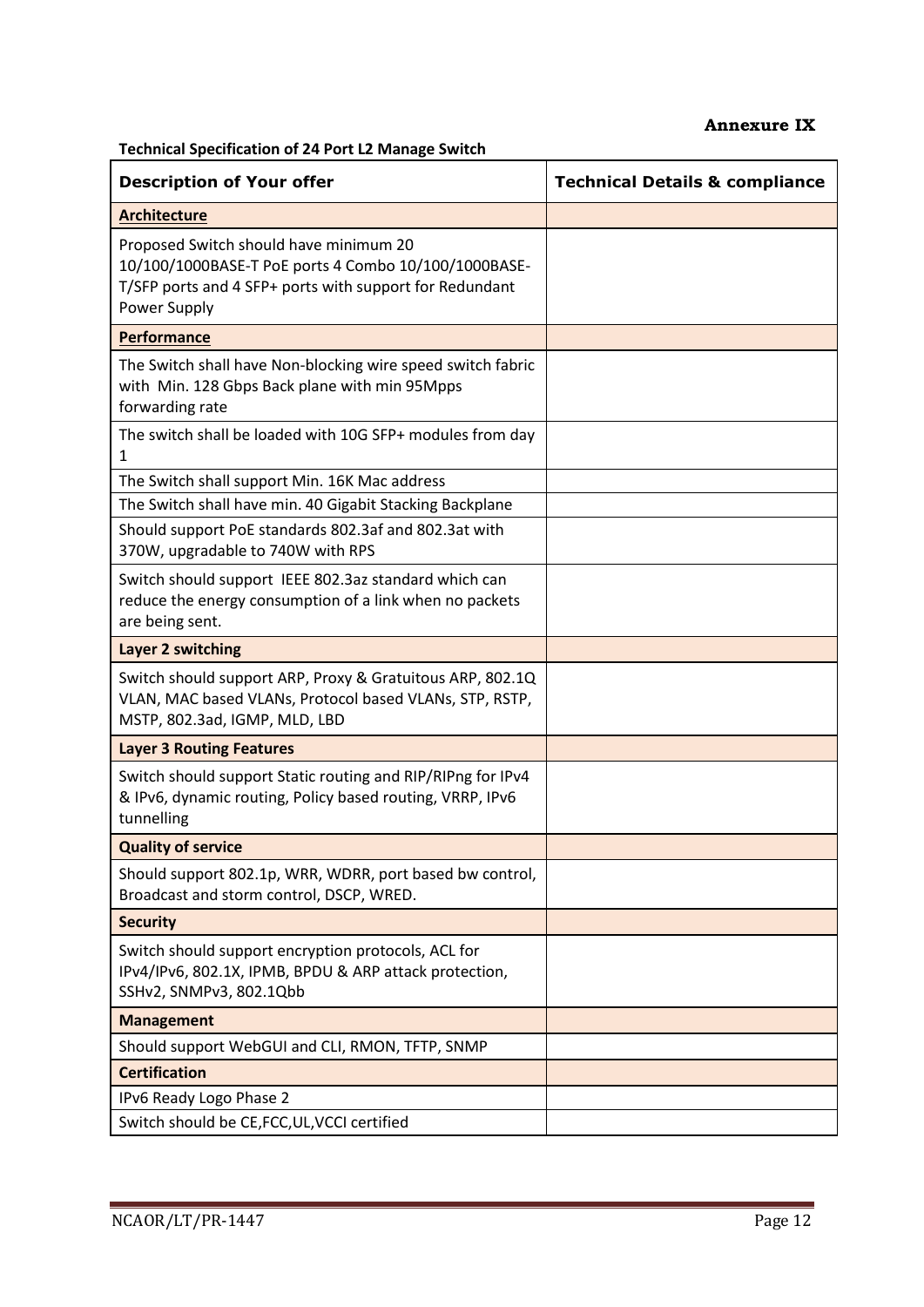Technical Specification of Wireless AP

| <b>Description of Your offer</b>                                                                                                                                          | <b>Technical Details</b><br>& compliance |
|---------------------------------------------------------------------------------------------------------------------------------------------------------------------------|------------------------------------------|
| <b>Standards</b>                                                                                                                                                          |                                          |
| Should support IEEE 802.11ac with backward compatibility up to 802.11a & b                                                                                                |                                          |
| Compliant with IEEE 802.3ab, IEEE 802.3u and IEEE 802.3x                                                                                                                  |                                          |
| Compliant with IEEE 802.11i for enhanced security                                                                                                                         |                                          |
| Should support 802.3at POE standard                                                                                                                                       |                                          |
| All the Access points supplied should support IPv6 & IPv4 from day one.                                                                                                   |                                          |
| Modulation types support- BPSK, QPSK, 16QAM, 64QAM, OFDM, DQPSK,<br><b>DBPSK and CCK</b>                                                                                  |                                          |
| Support for IEEE 802.11e U-APSD & 802.11h                                                                                                                                 |                                          |
| <b>Interface and antenna</b>                                                                                                                                              |                                          |
| Should Have minimum 2 x auto-sensing RJ-45 10/100/1000 Mbps Gigabit<br>Ethernet ports & one console Port                                                                  |                                          |
| Should support Internal array of min 6 omni-directional antennas                                                                                                          |                                          |
| Minimum antenna gain of 5 dbi for 2.4GHz and 6.5 dBi for 5 GHz                                                                                                            |                                          |
| The min transmit power of AP should be atleast 18 dBm for 2.4GHz and atleast<br>15 dBm for 5GHz radio while in accordance to WPC with MIMO: 3x3 with 3<br>spatial streams |                                          |
| <b>Features</b>                                                                                                                                                           |                                          |
| Should support at least 1300Mbps at 5GHz and 450Mbps at 2.4GHz                                                                                                            |                                          |
| It should support to work in Stand-Alone Mode and in Managed Mode                                                                                                         |                                          |
| Should support atleast 30 configurable SSIDs.                                                                                                                             |                                          |
| Should support Beamforming technology and Bandsteering functionality                                                                                                      |                                          |
| It should support Wi-Fi Multimedia (WMM) for QoS                                                                                                                          |                                          |
| The Access point should support Static Link Aggregation                                                                                                                   |                                          |
| <b>Security</b>                                                                                                                                                           |                                          |
| support for SSID Broadcast Enable/Disable option to prevent detection of the<br>AP network                                                                                |                                          |
| Support for Static & Dynamic WEP encryption, WPA personal/Enterprise with<br>PSK, TKIP & AES                                                                              |                                          |
| Isolation between two wireless clients associated with an access point                                                                                                    |                                          |
| <b>Access point Management &amp; Maintenance</b>                                                                                                                          |                                          |
| Remote configuration and management through Web browser, SNMP or<br>telnet with command line interface (CLI), TFTP/HTTP, WebGUI, NTP                                      |                                          |
| <b>Certifications</b>                                                                                                                                                     |                                          |
| UL 2043, Wi-Fi, LVD, VCCI, CE, FCC, cUL, IC, C-Tick, NCC and TELEC                                                                                                        |                                          |
| AP should be as per WPC norms for indoor AP. OEM should give a undertaking                                                                                                |                                          |
| letter stating that the AP will configured as per WPC guidelines for indoor AP                                                                                            |                                          |
| and also submit the WPC certificate showing approval.                                                                                                                     |                                          |
| <b>Memory &amp; Environmental conditions</b>                                                                                                                              |                                          |
| Operating Temperature 0 ~ 40°C                                                                                                                                            |                                          |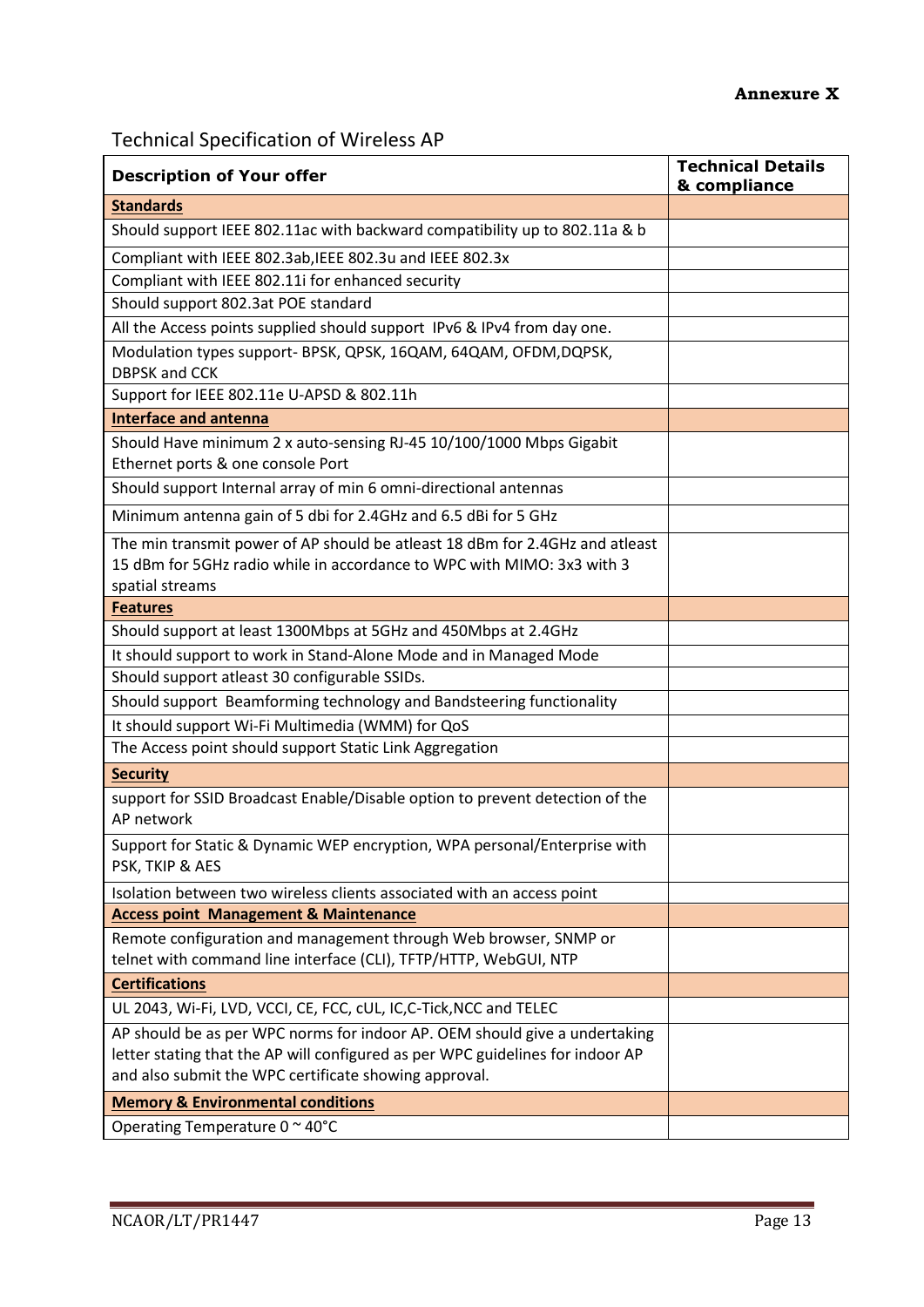| <b>Specifications</b>                              | Compliance |
|----------------------------------------------------|------------|
| Should support 1000BASE-LX port (IEEE 802.3z)      |            |
| standard)                                          |            |
| Should have Duplex LC connector                    |            |
| Should support 802.3x flow control support         |            |
| Should support 9um single mode fiber upto 10km     |            |
| Should support Wave length: 1310nm                 |            |
| Should support Power support: 3.3V                 |            |
| Should be Hot pluggable                            |            |
| Should support Class 1 laser product complies with |            |
| EN 60825-1                                         |            |
| Should have TTL signal detect indicator            |            |
| should have Metal enclosure for lower EMI          |            |

### **Technical Specification for Single-mode Fiber Transceiver**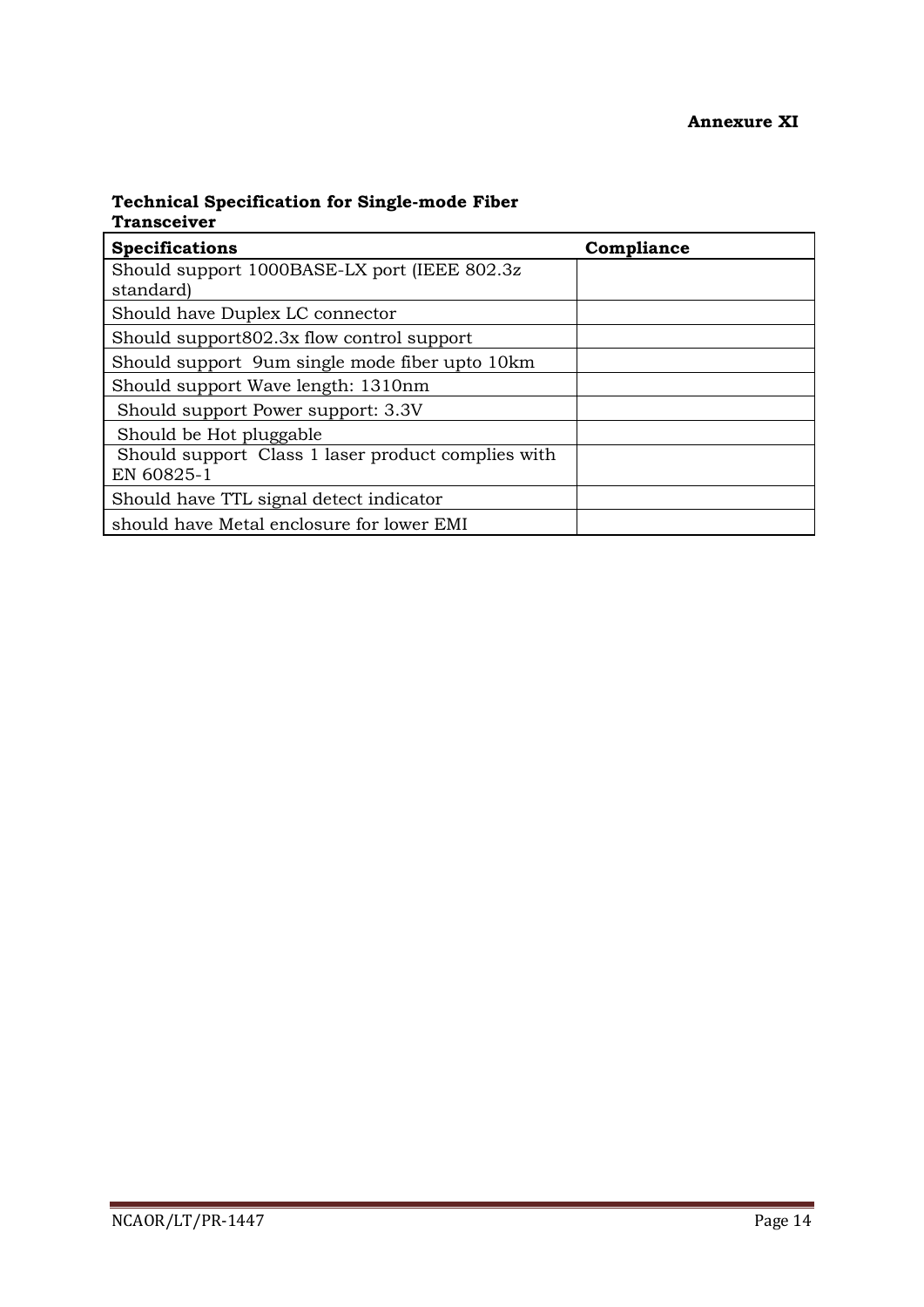### **Enquiry No.: PR-1447**

#### **PRICE BID FORMAT**

#### **To be quoted in the following format only on F.O.R, NCAOR, Vasco Da Gama, Goa Basis.**

| Sr.<br>No.     | <b>Item Description &amp; Specifications</b>                                         | Quantity    | Unit rate<br>Quoted in<br><b>INR</b> (after<br>offering<br>maximum<br>discount) | <b>Total</b><br>(Col.1x)<br>Col.2) | <b>GST</b><br>Amount &<br>% applied | <b>Total Quoted</b><br>Amount in<br><b>INR</b> (should<br>not be more<br>than MRP)<br>$[Co1.3 + Co1.4]$ |
|----------------|--------------------------------------------------------------------------------------|-------------|---------------------------------------------------------------------------------|------------------------------------|-------------------------------------|---------------------------------------------------------------------------------------------------------|
|                | <b>SUPPLY, INSTALLATION &amp;</b>                                                    | (Col. 1)    | (Col.2)                                                                         | (Col.3)                            | (Col.4)                             | (Col.5)                                                                                                 |
|                | <b>COMMISSIONING OF LAN &amp; ITS</b><br><b>ACCESSORIES AT NCAOR</b>                 |             |                                                                                 |                                    |                                     |                                                                                                         |
| 1              | 6 U Wall Mount Switch Rack<br>Technical Specifications (Refer Annexure-              | 02          |                                                                                 |                                    |                                     |                                                                                                         |
| 2              | 9 U Wall Mount Switch Rack<br>Technical Specifications (Refer Annexure-<br>II)       | 02          |                                                                                 |                                    |                                     |                                                                                                         |
| 3              | Patch Panel 24 Port fully loaded<br>Technical Specifications (Refer Annexure-<br>III | 03          |                                                                                 |                                    |                                     |                                                                                                         |
| 4              | 1 Meter patch Chord                                                                  | 100         |                                                                                 |                                    |                                     |                                                                                                         |
| 5              | 2 Meter patch Chord                                                                  | 100         |                                                                                 |                                    |                                     |                                                                                                         |
| 6              | PoE 24 Port L2 Manage Switch Technical<br>Specifications (Refer Annexure-IX)         | 04          |                                                                                 |                                    |                                     |                                                                                                         |
| $\overline{7}$ | 12 Port LIU<br>Technical Specifications (Refer Annexure-<br>IV)                      | 02          |                                                                                 |                                    |                                     |                                                                                                         |
| 8              | Fiber Pigtails Single Mode Technical<br>Specifications (Refer Annexure-VIII)         | 24          |                                                                                 |                                    |                                     |                                                                                                         |
| 9              | Adapters SC Single Mode<br>Technical Specifications (Refer Annexure-<br>VII)         | 24          |                                                                                 |                                    |                                     |                                                                                                         |
| 10             | SM Patch cord LC SC 1 Meter Technical<br>Specifications (Refer Annexure-VI)          | 04          |                                                                                 |                                    |                                     |                                                                                                         |
| 11             | OFC 12 Core Cable Single Mode Technical<br>Specifications (Refer Annexure-V)         | 400 Meter   |                                                                                 |                                    |                                     |                                                                                                         |
| 12             | <b>Fiber Transceiver Module</b><br>Technical Specifications (Refer Annexure-<br>XI)  | 04          |                                                                                 |                                    |                                     |                                                                                                         |
| 13             | Adapter Panel                                                                        | 04          |                                                                                 |                                    |                                     |                                                                                                         |
| 14             | <b>AC1750 Wireless AP Technical</b><br>Specifications (Refer Annexure X)             | 02          |                                                                                 |                                    |                                     |                                                                                                         |
| 15             | Laying OFC / CAT-6 cables via conduit                                                | 250/Actuals |                                                                                 |                                    |                                     |                                                                                                         |
| 16             | Mounting 4 Racks of 6U & 9U                                                          | $02 + 02$   |                                                                                 |                                    |                                     |                                                                                                         |
|                |                                                                                      |             |                                                                                 |                                    | <b>GRAND TOTAL</b>                  |                                                                                                         |
|                | Total Amount inclusive of GST in words                                               |             |                                                                                 |                                    |                                     |                                                                                                         |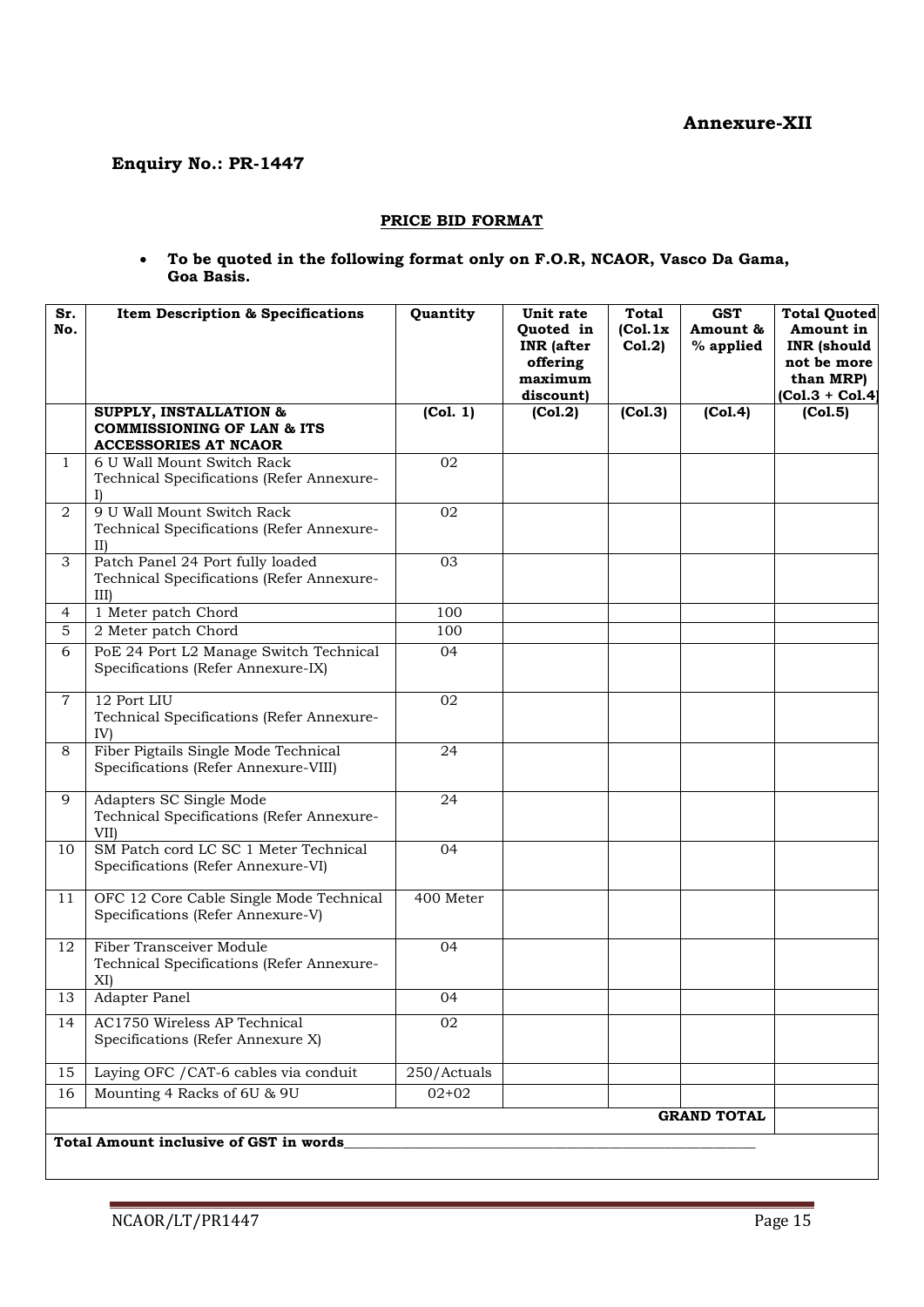- **GSTN:\_\_\_\_\_\_\_\_\_\_\_\_\_\_\_\_\_\_\_\_\_\_\_\_\_\_\_**
- **1. Validity: 90 days from the due date of tender.**
- **2. Delivery on or before: \_\_\_\_\_\_\_\_\_\_\_\_\_\_\_\_\_\_\_\_\_\_**
- **I/We accept all the terms & conditions of the enquiry and in case of award of purchase order we will supply goods as above.**

**Signature: Designation:**

 **Bidders Name with address & Seal:**

**Phone No.:**

 **Email Address:**

**Date**:-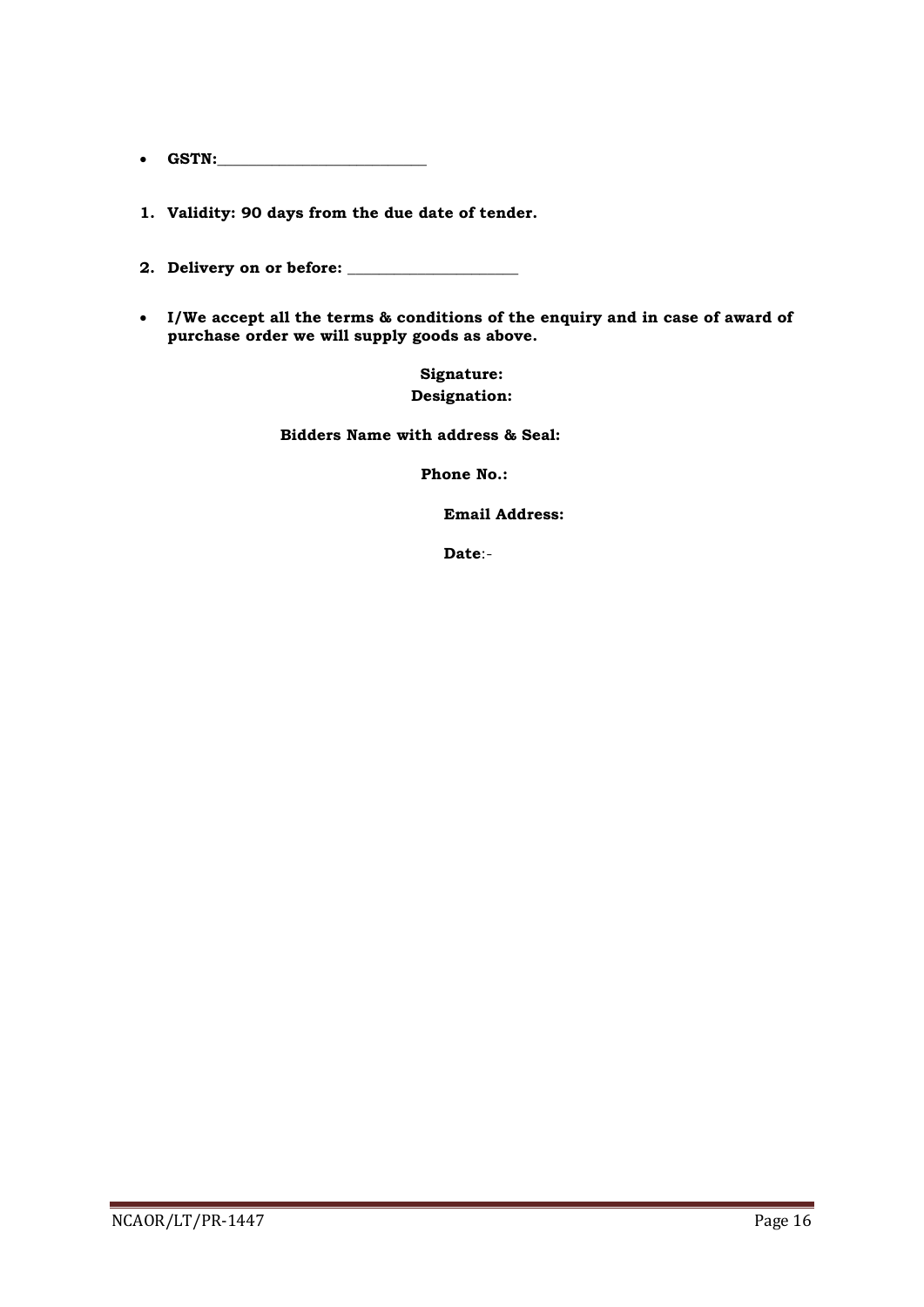#### **Annexure-XIII**

#### **PURCHASE ENQUIRY – GENERAL TERMS AND CONDITIONS**

- 1. This quotation and any order resulting from this Enquiry shall be governed by Terms and Conditions mentioned in this enquiry.
- 2. Where counter terms and conditions of business have been offered by this supplier, we shall not be deemed to be governed by these unless our specific written/ acceptance there of has been given.
- 3. No conditions and terms notice of which has not been given by the Supplier while submitting quotation will be considered by us if put forward in subsequent correspondence.
- 4. **Quotation:** Quotation should be submitted only in given price bid format (Annexure I) in a sealed envelope super scribed with Enquiry Number and Due Date and the same must reach our office on or before the Due Date. Quotations should preferably be typed and without any corrections and over writings.
- 5. **Specifications:** Materials should be offered strictly conforming to our specification. The deviation in specification if any should be clearly indicated by the supplier in his quotation. The supplier should also indicate make/type No. of the materials offered. Vague terms such as Best Indian, Best Indigenous. Imported Make should not be used.
- 6. The rate quoted against each should be in units stated in the Enquiry. Where quotations are in terms of units other than those specified, relationship between the two sets of units must be furnished.
- 7. **Samples:** Samples where asked for shall be submitted, free of all charges and should reach us before the Due Date of the Enquiry. Sample must be carefully packed and labeled clearly with enquiry No. & due date. We shall not be responsible in any way for the loss or damage of samples due to any reasons whatsoever. In the event of the non-acceptance of offer, supplier will have to remove the samples at his own expenses.
- 8. **Terms of prices:** Quotation should be submitted on F.O.R. Vasco or F.O.R. Destination price including transit Insurance. Preference will be given to such quotations. For quotations Ex-Works, Ex-godown/F.O.R. Dispatching Station, the approximate packing, forwarding & freight should be indicated by the supplier. Quotations from Local Suppliers should be delivered at our stores.
- 9. **Validity:** The quotation should remain valid for a minimum period of 90 days from the Due Date of the Enquiry.
- 10. **Sales Tax: NCAOR is not entitled to issued Form C or D.** No Sales Tax or any other tax shall be payable by us unless payment of the same is specifically mentioned by the suppliers in their quotation and same is legally leviable.
- **11. NCAOR is exempted from payment of Custom duty as per Government notification.**
- 12. **Duties / Taxes**: Percentage charged should be clearly mentioned in the price bid.
- 13. **Insurance:** The supplier will be responsible for and should cover the insurance for all transit risks if the terms of prices are F.O.R. Vasco or F.O.R. Destination unless otherwise stated specifically by the supplier in his quotation.
- 14. **Delivery:** Preference will be given to Ex-Stock offers Suppliers submitting quotation on forward delivery basis must indicate earliest firm delivery date by which the materials will be dispatched by them from the date of receipt of order. Offer such as "Ex-stock Subject to prior Sale" or "Delivery at the earliest" may not be entertained.
- 15. **Inspection:** Material on its arrival at our site will be inspected by our Inspection Department and their decision in the matter will be considered final and binding on the Supplier.
- 16. **Payment:** Payment for accepted quantity will be made within 30 days after receipt & acceptance of ordered material against submission of original invoice. Discount, Rebate, if any, for early Payment should be clearly stated.
- 17. Director NCAOR reserves the right to reject any or all the offers received or to accept any offer wholly or in a part of order of a lesser quantity without assigning any reason. The tenders shall be bounded to execute such an order.
- 18. In case the supplier does not deliver the goods according to the delivery schedule, he will be liable to pay 0.5% of the value of the goods not delivered according to schedule, as liquidated damages for delay of week or party thereof subject to maximum 5% of the value of goods not delivered, without prejudice to the right of NCAOR
- 19. In case an order placed by the NCAOR based on the quotation submitted by the supplier is not executed by him, the NCAOR may buy the ordered goods from elsewhere and recover, the additional amount if may have to spend in procuring the stores plus 10% to cover the incidental expenses.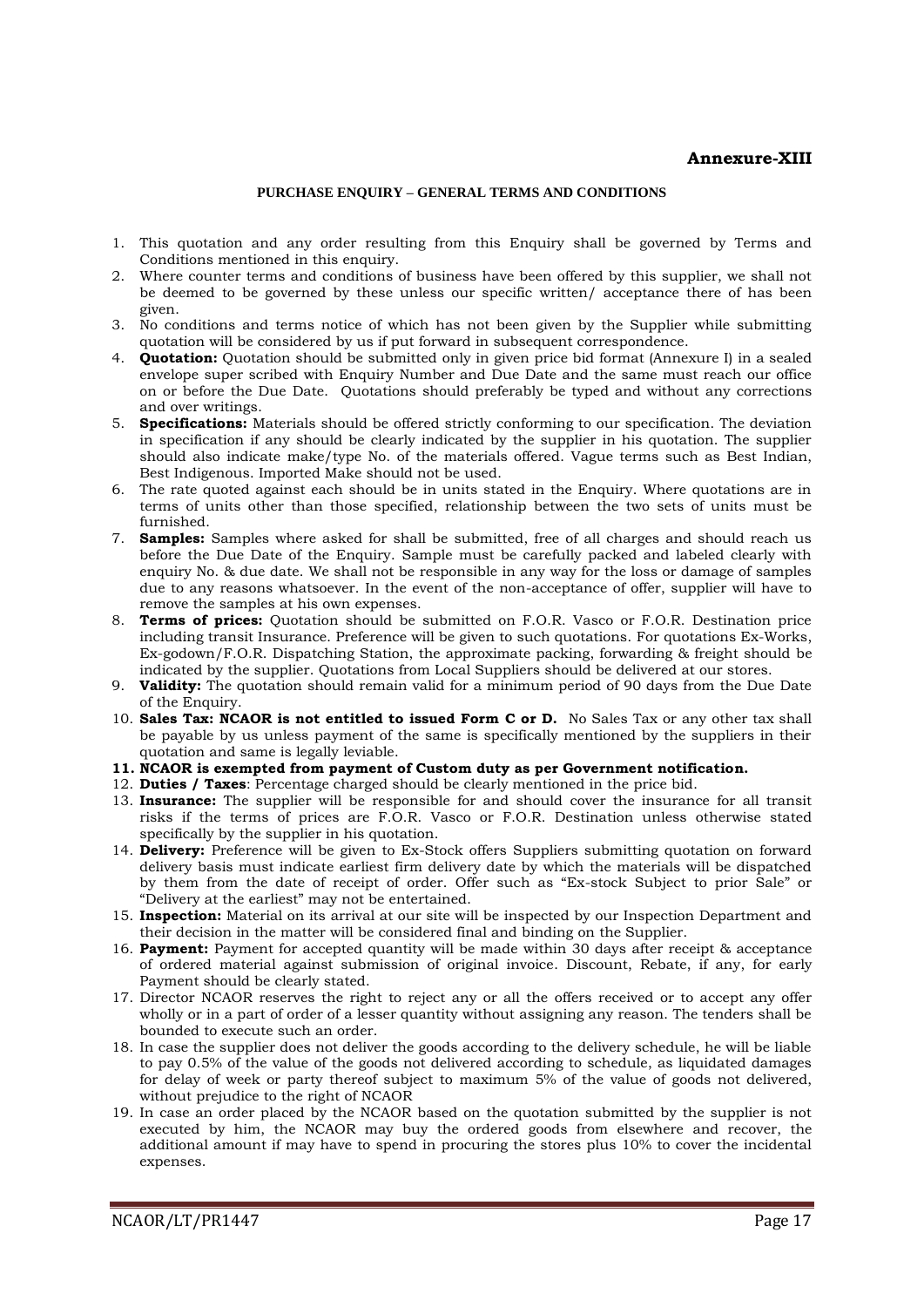- 20. All disputes arising in connection with executing the purchase order will be subject to the Jurisdiction of the Courts in Goa only.
- 21. Bidders shall submit **EMD** along with their tender, either By DD drawn in favor of NCAOR, for a sum of **11,500/- (Rupees Eleven Thousand and five hundred only**) payable at Vasco-da-Gama only or in the form of a bank guarantee for a sum of 11,500/- (Rupees Eleven Thousand and Five Hundred only) from any reputed bank (scheduled bank) initially valid for 180 days from the date of closing of the tender as per the proforma enclosed (Annexure XIV). This bank Guarantee in original shall be submitted along with the bid only. Tender without EMD in the envelope containing bid shall be summarily rejected. The EMD of unsuccessful bidders shall be returned within 30 days of the award of contract. The earnest money will be liable to be forfeited, if the bidder withdraws or amends, impairs or derogates from the tender if any respect within the period of validity of his tender.
- 22. **Performance security** of 10% of the total purchase order value to be provided by the successful bidder in the form of Demand draft or Bank Guarantee within 15 days of issue of purchase order for warranty/guarantee period. If fails to provide 10% Performance Bank Guarantee (PBG) within 15 days of issue of purchase order then EMD amount will be forfeited or the EMD submitted in the form of Bank Guarantee will be involved by NCAOR.
- 23. The bid will be opened at NCAOR, Goa on 09-02-2018 in presence of tenderer or his representative if any.
- 24. NCAOR will not be responsible for any postal delays.

**Sd/- Joint Manager (Procurement & Stores) For and on behalf of Director, NCAOR**